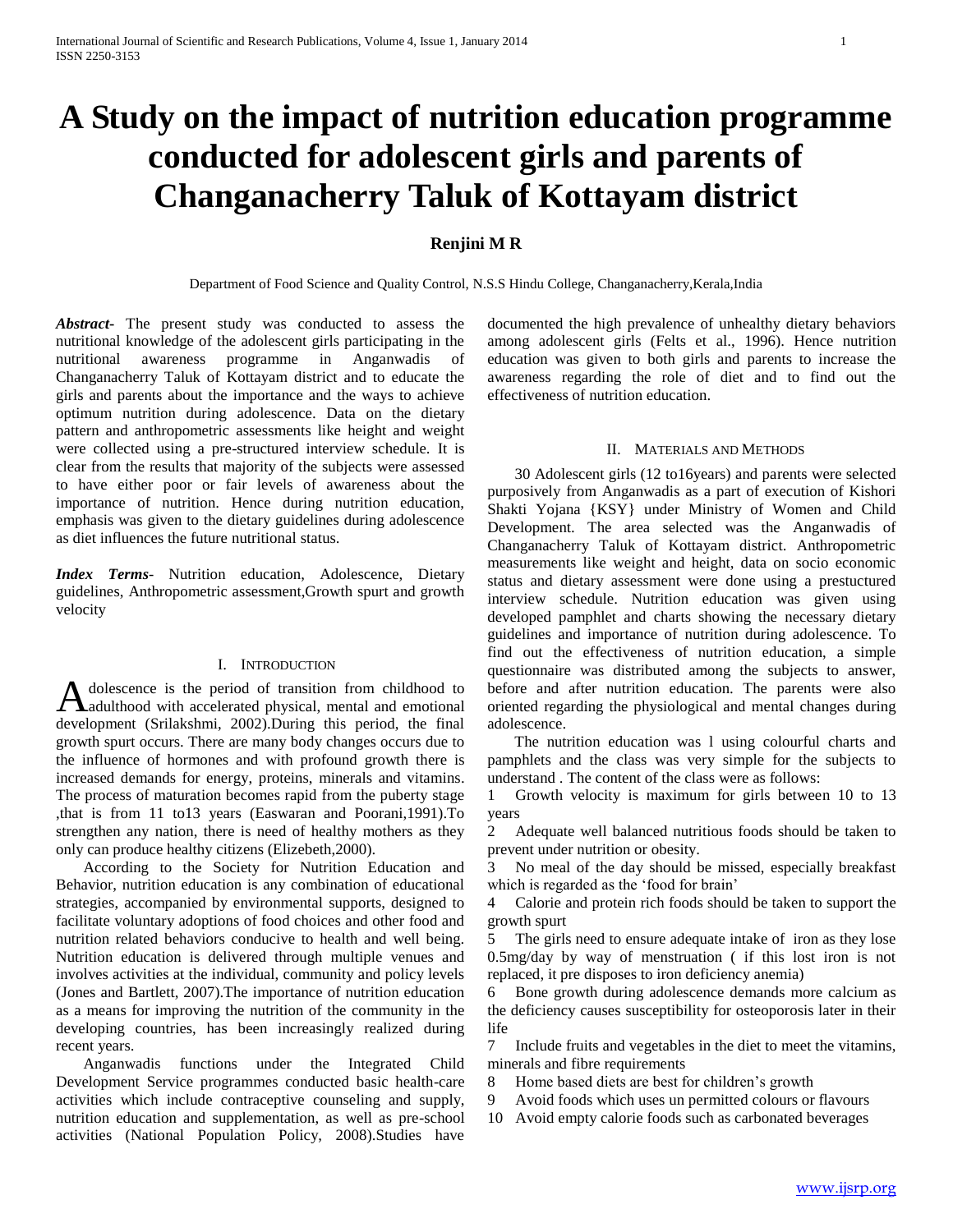as it regulates appetite

#### III. RESULT AND DISCUSSION

12 Adolescents need to be encouraged to do physical activities From the height and weight taken, BMI (Body Mass Index) was measured According to Visweswara Rao (1999), BMI is one of the best set of indices found useful for nutritional status of adolescents.

## **TABLE I BMI of the subjects**

| $N=30$                 |                             |                          |  |
|------------------------|-----------------------------|--------------------------|--|
| <b>Grade/Diagnosis</b> | <b>Number</b><br>percentage |                          |  |
| Undernourished         | 14                          | 47                       |  |
| Normal                 | 15                          | 50<br>3                  |  |
| Overweight             |                             |                          |  |
| Obese                  |                             | $\overline{\phantom{a}}$ |  |
|                        | 30                          | 100                      |  |
|                        |                             |                          |  |

#### Source: NIN, Hyderabad

 Table- 1 clearly depicts that 50% of the subjects belonged to normal weight category, 47% were under nourished and only 3% overweight. That is proper nutrition or nutritional awareness is still lacking among certain groups

 Most of the subjects were non vegetarians (80%), 11% ovovegetarians and 9% pisovegetarians. No subjects had the habit of regular outside food consumption. Mean nutrient intake of samples shows that there is a deficit intake in case of vitamin C and Iron by -13 and -8.33 respectively. Most of the subjects had the habit of skipping meals especially breakfast (89%). Anaemia was prevalent in a small number of subjects; the requirement for iron is higher in adolescent girls than boys' to combat the menstrual loss. So the importance of the inclusion of locally available iron rich foods like green leafy vegetables was emphasized during lectures.

| Criteria                  | <b>Number</b> | Percentage     |
|---------------------------|---------------|----------------|
| A) Religion               |               |                |
| Hindu                     | 17            | 56             |
| Christian                 |               |                |
| Muslim                    | 13            | 40             |
|                           |               |                |
|                           | л.            | $\overline{4}$ |
| <b>Total</b>              | 30            | <b>100</b>     |
| <b>B</b> ) Type of family |               |                |
| Joint                     | 6             | 20             |
| Nuclear                   |               |                |
|                           | 24            | 80             |
| <b>Total</b>              | 30            | <b>100</b>     |
|                           | $N=30$        |                |

**Table-II Details on the socioeconomic status of the subjects**

 Table 1clearly depicts the socioeconomic status of the target group. Majority of the subjects selected were Hindus (56 per cent) and (40 per cent) were Christians and only 4 per cent were Muslims. Of the 30 subjects, 80 per cent came from nuclear family, while only 20 per cent were from joint family.Only 17

percent from middle income families with family income of Rs.4500-7500 per month. Nobody belonged to high income families, 30 percent from low income families and 53 percent had a family income of less than Rs.2100, which is, below poverty line as per HUDCO classification, 2002